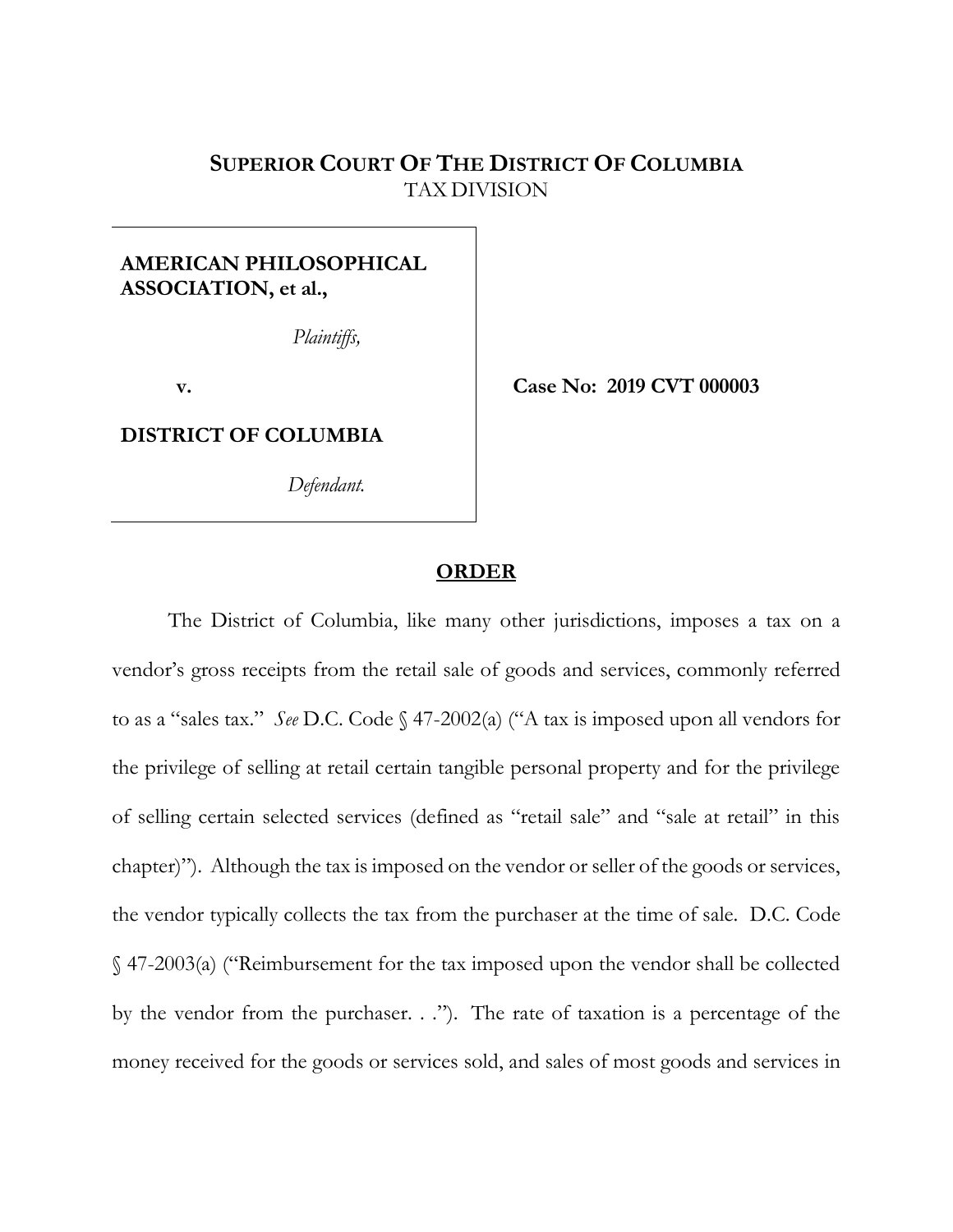the District of Columbia are currently taxed at six percent. D.C. Code  $\S$  47-2002(a) ("The rate of such tax shall be  $6.00\%$  of the gross receipts . . ."). Receipts from sales of certain goods and services, such as hotel room charges and food and beverages prepared for immediate consumption, are taxed at higher rates. *See, e.g*. D.C. Code §§  $47-2002(a)(2)(A)$  (imposing a 10.2% tax on hotel room charges) and (3)(A) (imposing a 9% tax on sales of food and beverages sold for immediate consumption).

The District also exempts certain sales from imposition of the sales tax, including sales to certain entities. Tax-exempt sales include sales to the United States or District of Columbia governments, D.C. Code § 47-2005(1), sales to state governments, D.C. Code § 47-2005(2), and, as is relevant for these proceedings, sales to non-profit and non-for-profit organizations referred to as "semipublic institutions," provided that certain conditions are met. D.C. Code  $\S$  47-2005(3).<sup>1</sup>

D.C. Code § 47-2005(3) sets forth the four conditions that semipublic institutions must satisfy to avoid paying sales tax in the District of Columbia:

- (A) [The semipublic] institution shall have first obtained a certificate from the Mayor stating that such institution is entitled to such exemption;
- (B) The vendor keeps a record of the sale, the name of the purchaser, the date of each separate sale, and the number of such certificate;

 $\overline{\phantom{a}}$ 

<sup>&</sup>lt;sup>1</sup> "Semipublic institutions" are defined as "any corporation, and any community" chest, fund, or foundation, organized exclusively for religious, scientific, charitable, or educational purposes, including hospitals, no part of the net earnings of which inures to the benefit of any private shareholder or individual." D.C. Code  $\oint$  47-2001(r).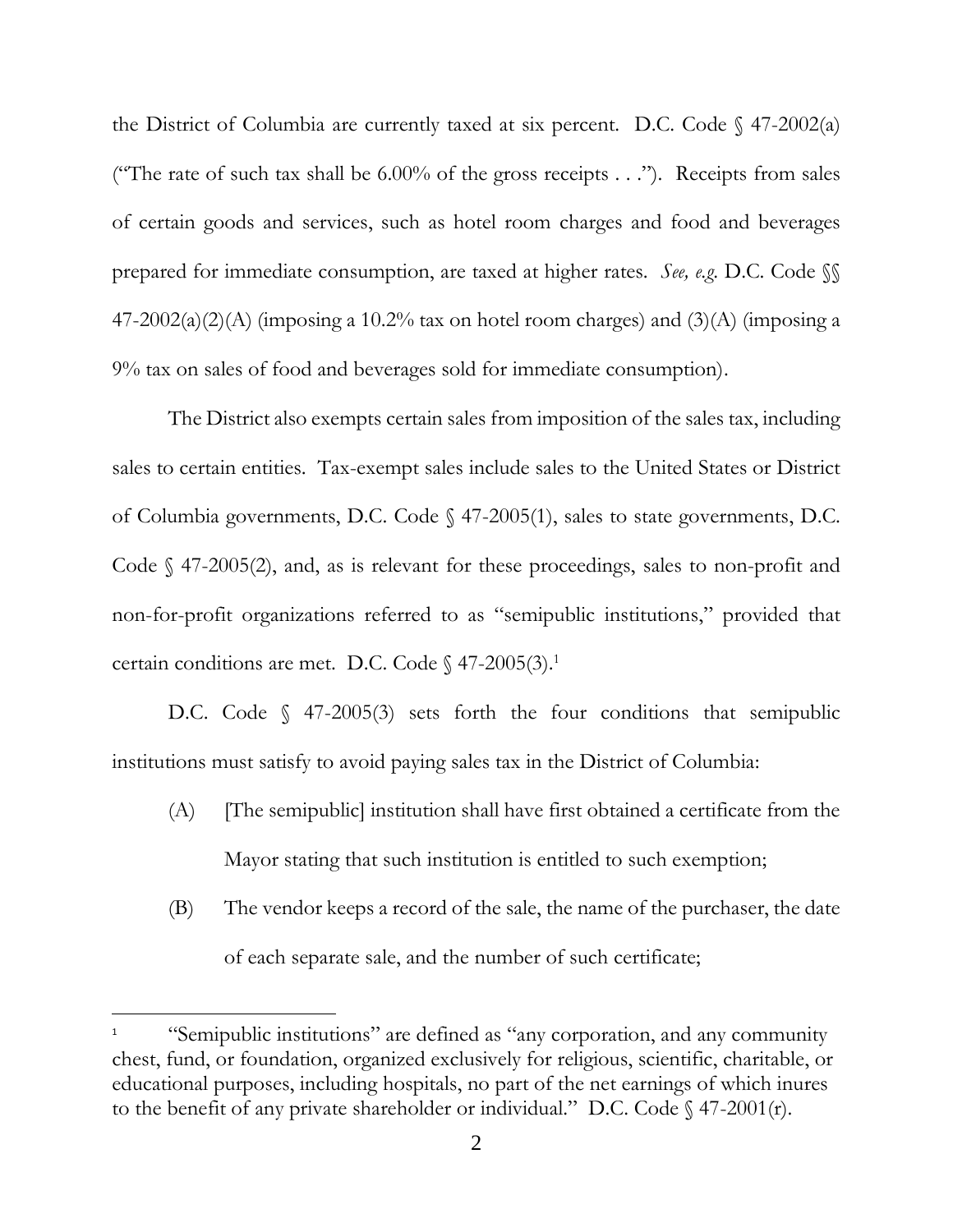- (C) [The semipublic] institution **is located within the District**; and
- (D) The property or services purchased are for use or consumption, or both, in maintaining, operating, and conducting the institution for the purpose for which it was organized or for honoring the institution or its members.

D.C. Code § 47-2005(3)(A)-(D) (emphasis added). The language of D.C. Code § 47-2005(3) thus limits entitlement to exemption from sales tax to semipublic institutions that are "located within the District," and denies entitlement to exemption from sales tax to semipublic institutions that are not "located within the District."<sup>2</sup>

## **PLAINTIFFS' CLAIMS**

 $\overline{\phantom{a}}$ 

The Commerce Clause gives the United States Congress "the power . . . to regulate commerce with foreign nations, and among the several states, and with the Indian Tribes." United States Constitution, art. I,  $\$  8, cl. 3 (the "Commerce Clause"). While the Commerce Clause explicitly grants the power to regulate interstate commerce to Congress, it implicitly prohibits the states from acting in a manner that affects

<sup>&</sup>lt;sup>2</sup> Plaintiffs assert that the District's Office of Tax and Revenue ("OTR") interprets "location within the District" to mean that an organization must have a physical location or office in the District. OTR requires semipublic institutions seeking a sales tax exemption to obtain a certificate of exemption by filing a Form FR-164, a copy of which is attached to plaintiffs' complaint. *See* Complaint, Ex. A. OTR's current instructions for completing Form FR-164 require a semipublic institution seeking a sales tax exemption to include a "signed copy of lease, District of Columbia Certificate of Occupancy permit issued to the organization or other documentation to show proof of a physical location in D.C." *See* User Guide: How to Request an Exemption to File (FR-164), accessible at: https://otr.cfo.dc.gov/sites/default/files/dc/sites/otr/ publication/attachments/How to Request an Exemption to File FR-64\_1220.pdf.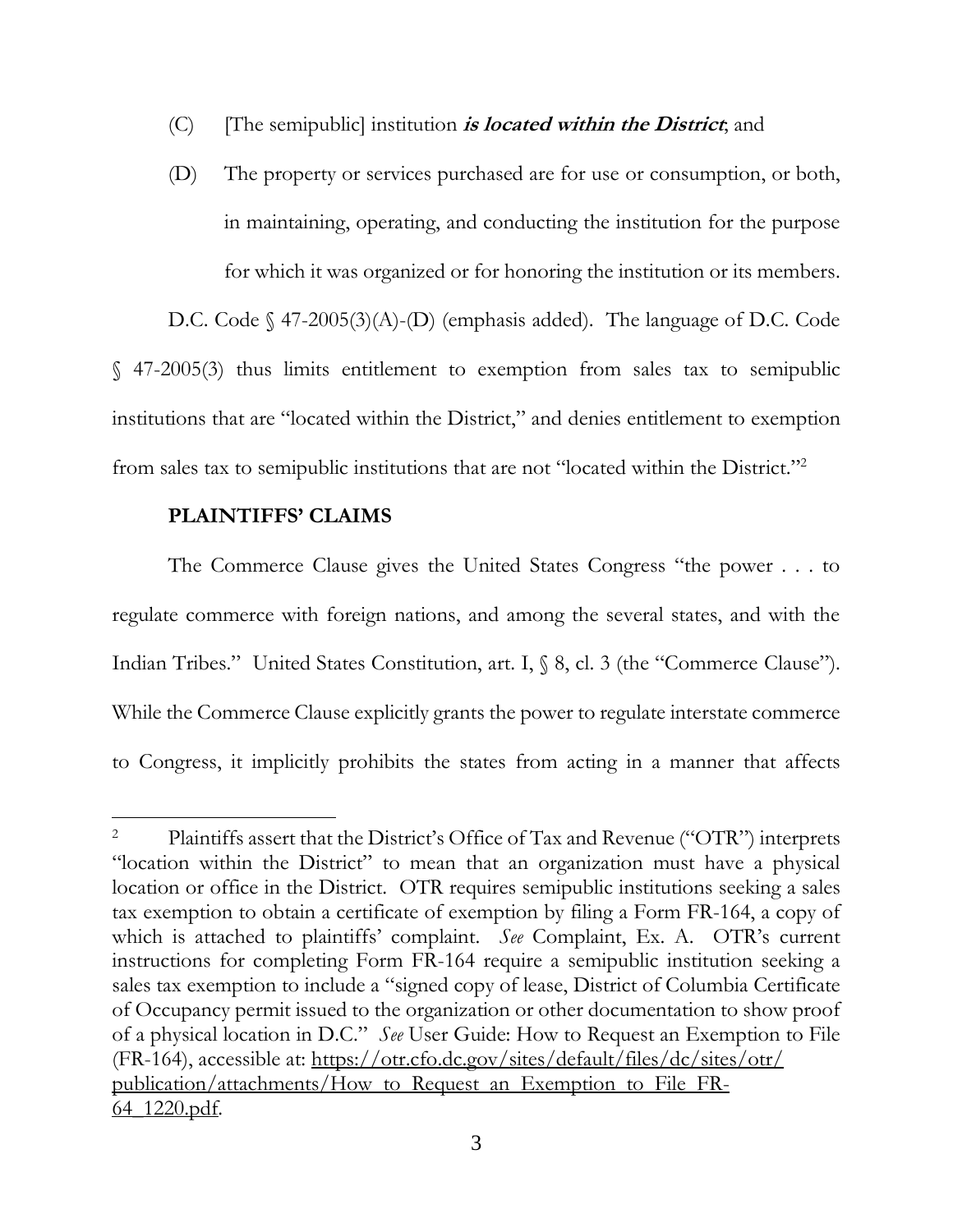interstate commerce. The "Dormant Commerce Clause" is a legal doctrine that refers to the prohibition, implicit in the Commerce Clause, against states passing legislation that, *inter alia*, favors in-state citizens or businesses at the expense of out-of-state businesses or citizens.<sup>3</sup>

Plaintiffs claim that the District of Columbia's provision of tax exemptions to semipublic institutions located in the District, while denying sales tax exemptions to "out-of-state" semipublic institutions, violates the Dormant Commerce Clause and entitles them, and all other similarly situated semipublic institutions, to equitable relief and damages. Complaint, ¶¶ 17.

### **Procedural Background**

Plaintiffs filed their complaint in the Civil Division on behalf of themselves and a class of similarly situated semipublic institutions. Defendant District of Columbia ("District") moved to dismiss on the ground that plaintiffs had not exhausted available administrative remedies by applying to the Office of Tax and Revenue ("OTR") for a refund of the sales taxes paid before filing suit. The then-presiding judge, Hon. Anthony C. Epstein, denied the motion to dismiss in part, concluding that plaintiffs were not required to apply for refunds from OTR before bringing suit against the

 $\overline{\phantom{a}}$ 

<sup>3</sup> Although the District of Columbia is not a "state," the District of Columbia Court of Appeals has nonetheless considered the merits of claims asserting that a District of Columbia taxation scheme violated the Commerce Clause by favoring "instate business over out-of-state businesses for no other reason than the location of the business." *Am. Bus Association v. District of Columbia*, 2 A.3d 203, 214 (D.C. 2010).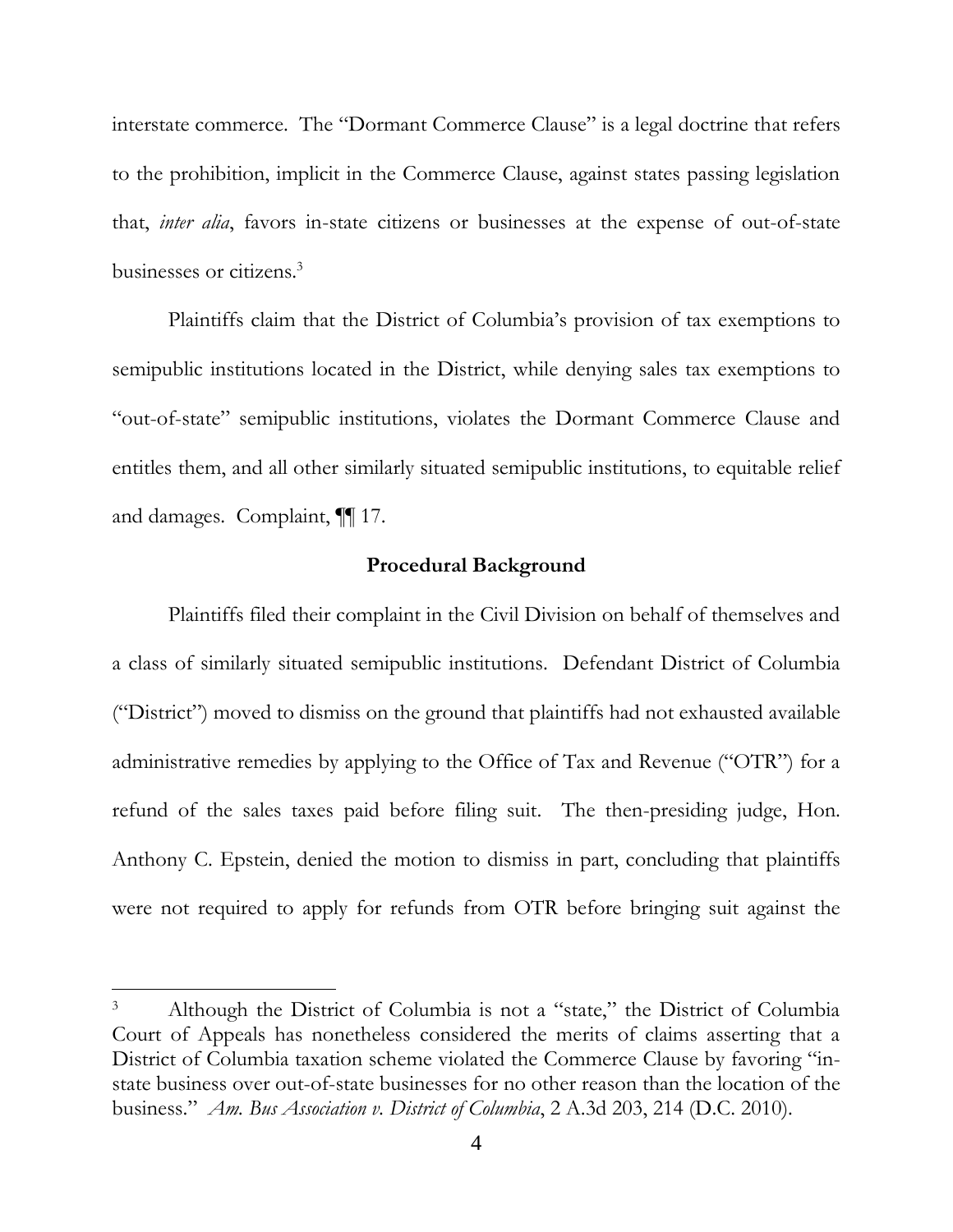District for a refund of taxes paid. *See* Order, January 29, 2019 in Case Number 2017 CA 4057. However, Judge Epstein also concluded that plaintiffs' claims for relief other than refunds of the sales taxes they paid were barred by the Anti-Injunction Act. *Id*. at 6-7. Concluding that plaintiffs had stated a claim for a refund of taxes paid, Judge Epstein transferred the case to the Tax Division. *Id*. at 7-8.

The District moved for reconsideration of Judge Epstein's order, which the undersigned denied. *See* Order, May 30, 2019. The District also argued that certain claims for refunds were barred because the taxes at issue had been paid more than six months before the suit was filed. The undersigned agreed, concluding that it lacked jurisdiction to consider claims for refunds of taxes paid more than six months before this lawsuit was filed on June 12, 2017, *i.e*., before December 12, 2016. *Id*. at 7-9.

#### **Plaintiffs' Motion for Class Certification**

Plaintiffs American Philosophical Association ("APA") and American Anthropological Association ("AAA") allege that they are non-profit organizations with principal places of business located, respectively, in Newark Delaware and Arlington, Virginia. Complaint, ¶¶ 5-6. They allege that they held annual meetings at the Washington Marriott Wardman Park and Omni Shoreham hotels located in the District of Columbia and allege that these hotels collected thousands of dollars in sales taxes on charges for rooms, catering services, and audio-visual services purchased in connection with these meetings. *Id*.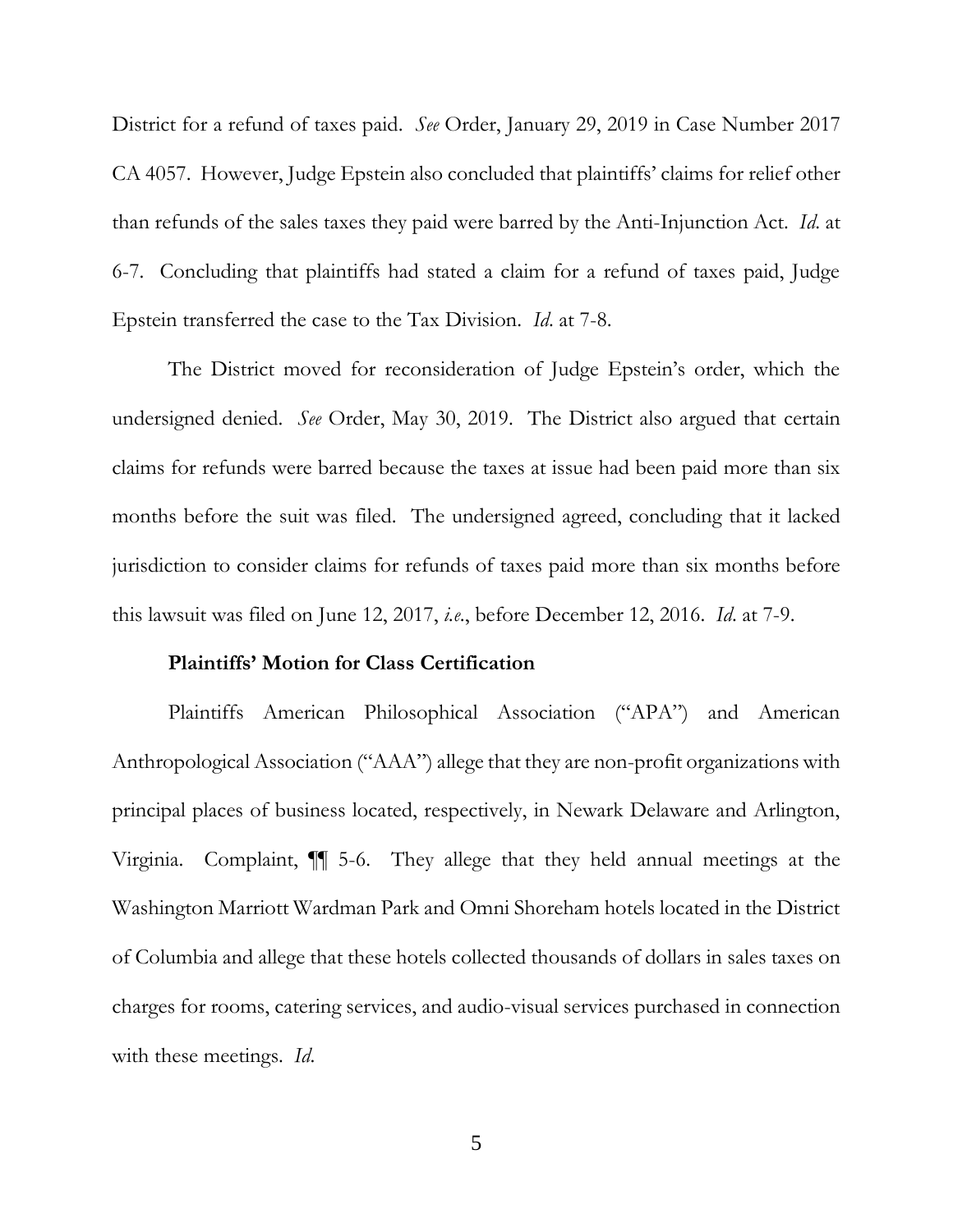Plaintiffs seek certification of a class of semipublic institutions located outside of the District that have paid sales and other taxes to certain hotels in the District of Columbia. Both plaintiffs seek to be named class representatives, and their counsel seeks to be named class counsel.

The Court has considered the following papers: *Plaintiff's Motion for Class Certification, Appointment of Plaintiffs and Class Representatives and Plaintiff's Counsel as Class Counsel*, filed on March 29th, 2019, *Defendant's Opposition to Plaintiff's Motion for Class Certification*, filed on July 29th, 2019; *Plaintiffs' Reply in Further Support of Plaintiffs' Motion for Class Certification, Appointment of Plaintiffs as Class Representatives and Plaintiffs' Counsel as Class Counsel*, filed on August 12th, 2019 and entered onto the docket October 3rd, 2019; and Defendant's *Sur-Reply in Support of Opposition to Plaintiff's Motion for Class Certification* on October 17th, 2019.

The definition of the class changed during the parties' briefing. The result is that plaintiffs now seek certification of a class action and to be named the Class Representatives of the following class:

All semipublic institutions that do not have offices within the District that paid a sales or hotel tax to any of the hotels listed below in connection with any meetings held at any such hotels for the purpose for which the institution was organized or for honoring the institution or its members from December 12, 2016, and continuing until there is a final determination that the requirement under D.C. Code  $\S$  47-2005(3)(C) that a semipublic institution must reside in the District in order to obtain an exemption from sales and hotel taxes violates the Commerce Clause of the United States Constitution (the "Class Period"):

The Washington Hilton, the Marriott Marquis, the Renaissance Washington, the Omni Shoreham Hotel, the Grand Hyatt Hotel, the Mayflower Hotel, the Hyatt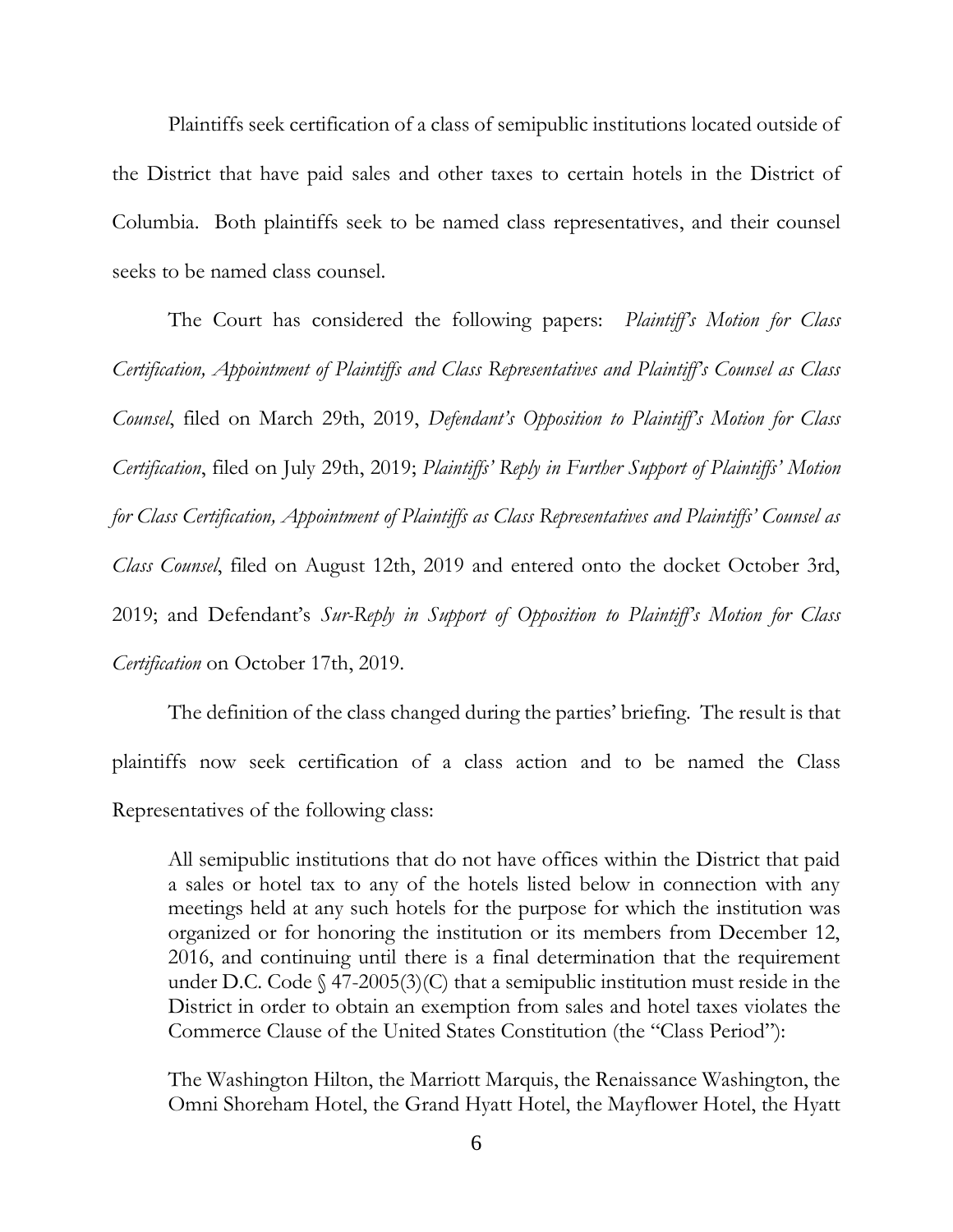Regency, the JW Marriot, the Capital Hilton, the Willard Intercontinental, the Marriott Wardman Park Hotel, the Fairmont, the Mandarin Oriental, the Watergate Hotel, the Hilton D.C. National Mall Hotel, the Marriott Georgetown, the Washington Marriott at Metrocenter, and the Westin Washington City Center.

*See* Plaintiffs' Reply at 12.

#### **DISCUSSION**

### **I. APA Is Not A Member Of The Proposed Class**

The District argues that plaintiff APA is not a member of the proposed class. As noted above, the Court ruled on May 30, 2019 that it lacks jurisdiction to consider claims that are based on taxes paid more than six months before the filing of this lawsuit on June 12, 2017. *See* May 30 Order at 7-9. Noting that APA only seeks a refund of the sales taxes it paid from January 6-9, 2016, the District argues that the Court lacks jurisdiction to consider any of APA's claims. Opposition at 9. APA responded to the District's argument by noting that it planned to hold another meeting in November 2019 where it be charged sales taxes, and that following that meeting there would be no doubt that it fell within the class definition. However, APA has not filed anything since that time indicating that it actually had paid sales taxes to any vendor in the District of Columbia during the proposed class period, and the record currently before the Court does not establish that APA paid sales taxes during the class period. As a result, APA is not a member of the proposed class at this time, and the Court finds that only AAA has standing at this time to seek class certification.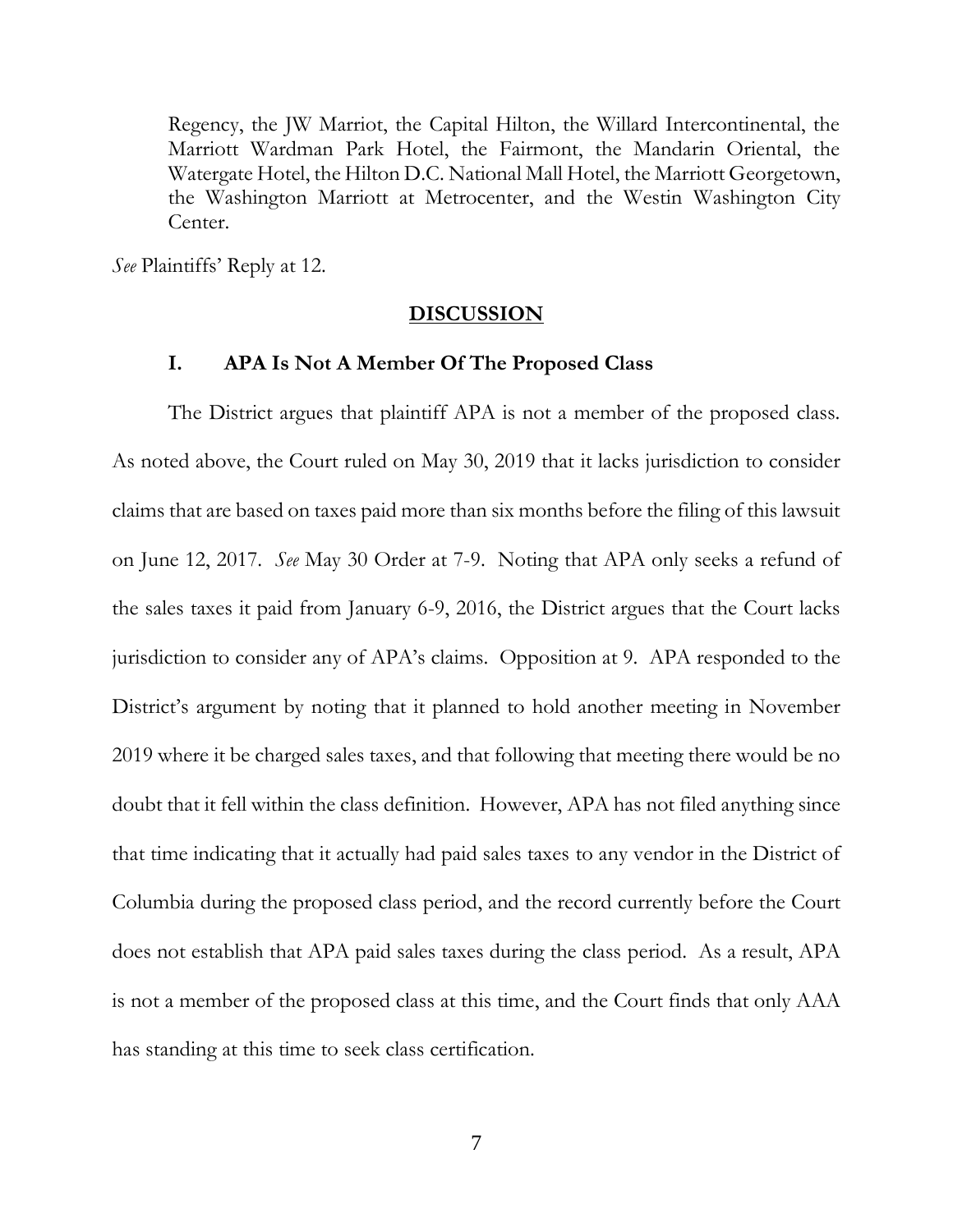## **II. Class Certification**

 $\overline{\phantom{a}}$ 

Plaintiff APA seeks class certification under Superior Court Civil Rule 23, which is made applicable to the Tax Division by Tax Division Rule 3.<sup>4</sup> Plaintiff argues that the proposed class action meets the requirements of Rule 23(a) and asks the Court to certify the class under Rule 23(b)(3).

Rule 23(a) provides that a class may be certified only if:

(1) the class is so numerous that joinder of all members is impracticable;

(2) there are questions of law or fact common to the class;

(3) the claims or defenses of the representative parties are typical of the claims or defense of the class; and

(4) the representative parties will fairly and adequately protect the interests of the class.

If the Court finds that the class satisfies all the requirements of Rule 23(a), it may certify the class under Rule 23(b)(3) only if it also "finds that the questions of law or fact common to class members predominate over any questions affecting only individual members, and that a class action is superior to other available methods for

Tax Division Rule 3 provides that the Rules of the Civil Division are applicable to actions brought in the Tax Division of the Court "except where inappropriate or inconsistent with the Rules of this Division." Civil Rule 23 is not inconsistent with the Rules of the Tax Division.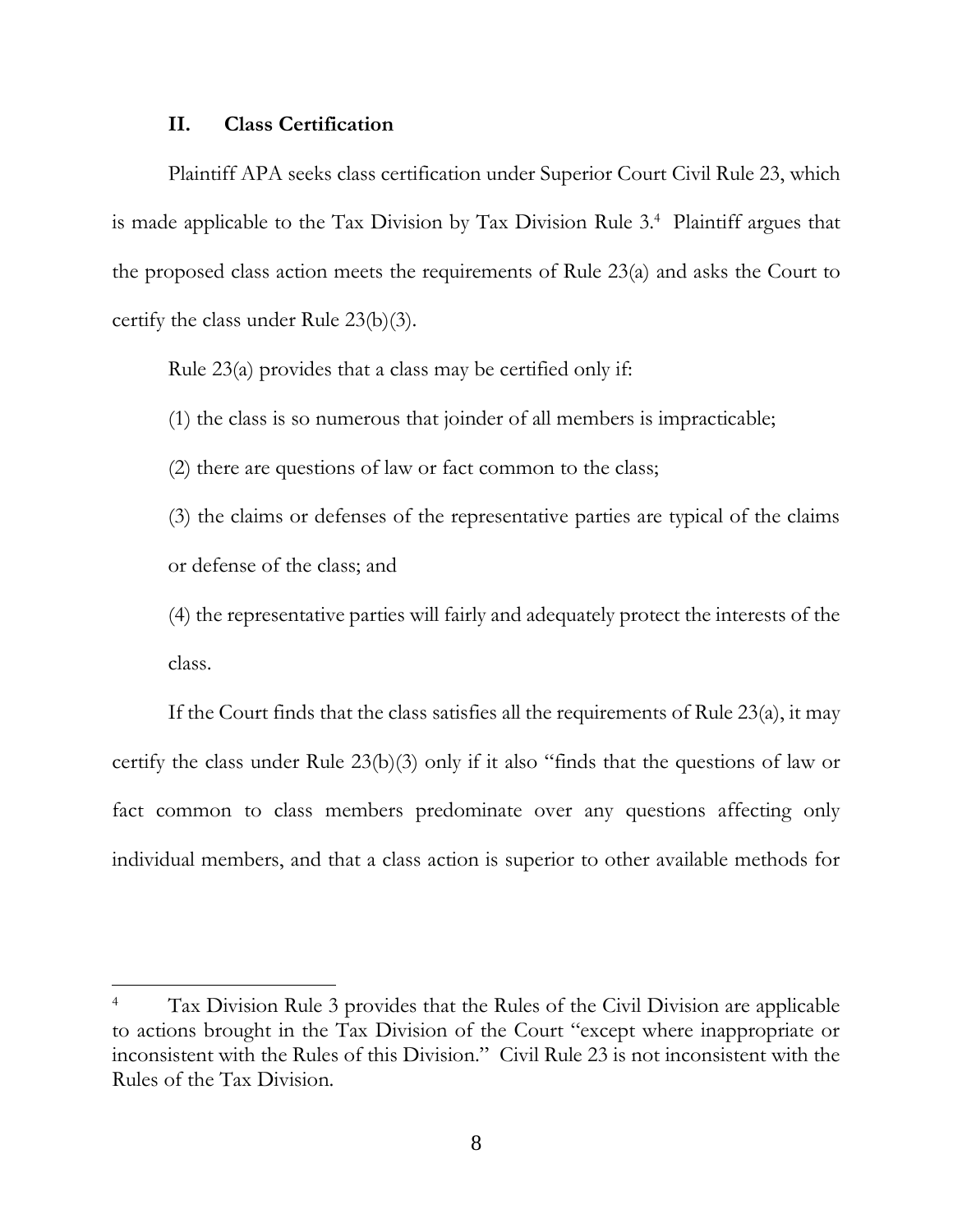fairly and efficiently adjudicating the controversy." Rule 23(b)(3). In making this determination, the Court is to consider

(A) the class members' interests in individually controlling the prosecution or defense of separate actions;

(B) the extent and nature of any litigation concerning the controversy already begun by or against class members;

(C) the desirability or undesirability of concentrating the litigation of the claims in the particular forum; and

(D) the likely difficulties in managing a class action.

Rule  $23(b)(3(A)-(D)).$ 

The party seeking class certification bears the burden of establishing that the requirements of Rule 23(a) and at least one subdivision of Rule 23(b) are satisfied. *See, e.g.*, *Ford v. Chartone, Inc.,* 908 A.2d 72, 84 (D.C. 2006).

## **ANALYSIS**

#### **A. The Proposed Class Meets The Requirements Of Rule 23(a)**

#### **1. 23(a)(1)- Numerosity**

Courts in the District have held that "the numerosity requirement is satisfied and joinder is impractical where a proposed class has at least forty members," and that the Court need only to "find an approximation of the size of the class." *Ait Hamadi v*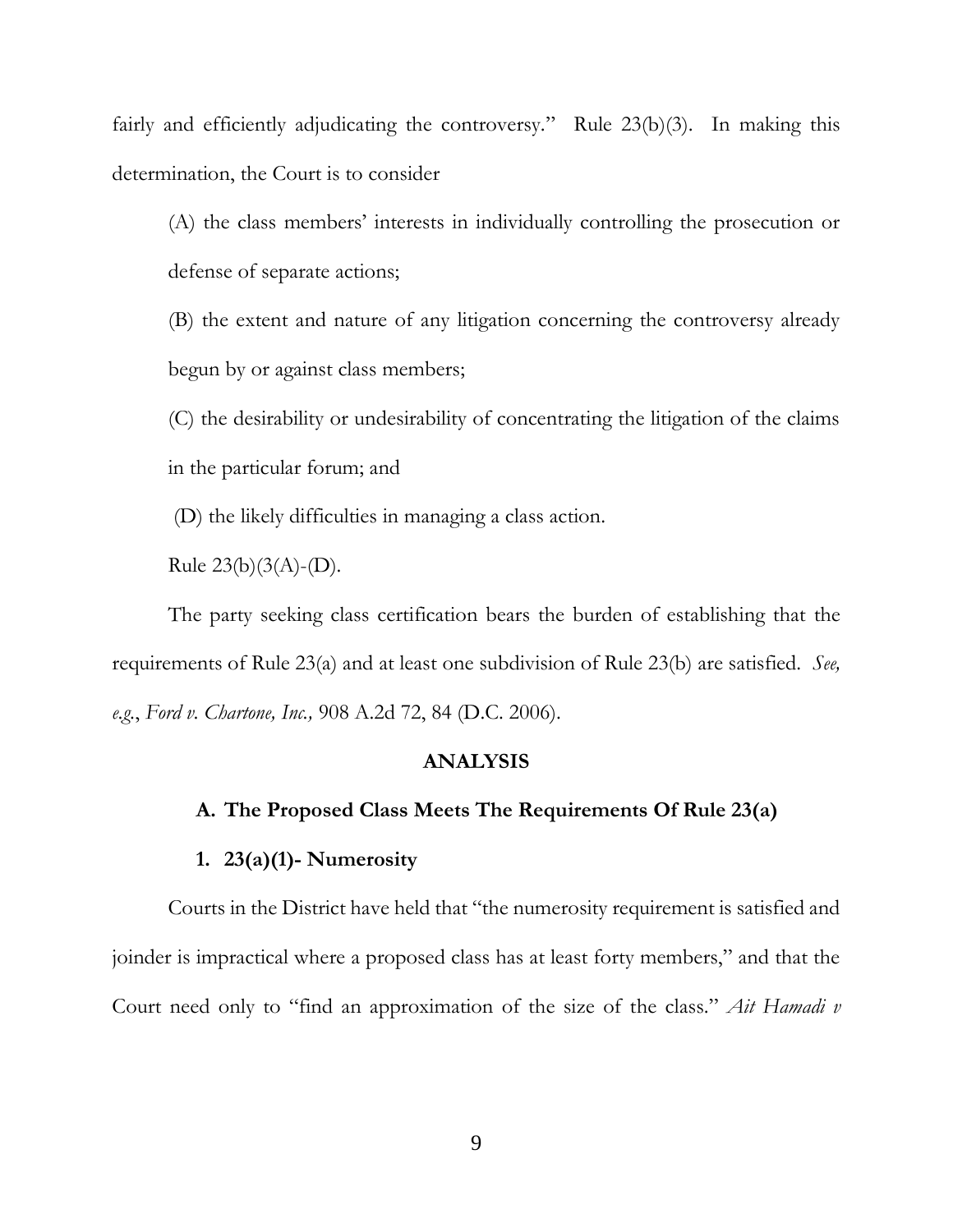*Ristorante La Perla of Washington, No* 2016 CA 2467 B, 2017 D.C. Super. LEXIS 1, at \*9 (D.C. Super. Ct. Mar. 7, 2017).

Plaintiff does not provide the Court with an exact number of possible members of the class. However, Plaintiff does provide information that allows the Court to approximate the possible size of the class. The class definition would include all "semipublic institutions that do not have offices within the District that paid a sales or hotel tax to any of the [eighteen] hotels listed... from December 12, 2016 and continuing until there is a final determination" in this case. *See* Plaintiff's Reply at 12. Through a subpoena served on the Wardman Park Hotel, one of the eighteen hotels listed in the class definition, plaintiff contends that it has identified over fifty semipublic organizations that paid sales taxes during a portion of the class period and would qualify as members of the proposed class. *See* Class Certification Motion at 5. As this subpoena was served on only one of the eighteen hotels contained in the class definition, it appears clear that the number of class members will only grow from fifty once all qualifying organizations are identified. In any event, the District does not dispute that plaintiff's proposed class meets the numerosity requirement of Rule 23(a)(1). *See* District's Opp. at 8 n. 3. Accordingly, the Court finds that plaintiff has shown that the proposed class meets the numerosity requirement set forth in Rule 23(a)(1).

### **2. 23(a)(2) –Questions Of Law Or Fact Common To The Class**

Rules 23(a)(2) requires that the moving party demonstrate questions of law or fact common to every member of the proposed class. The District does not dispute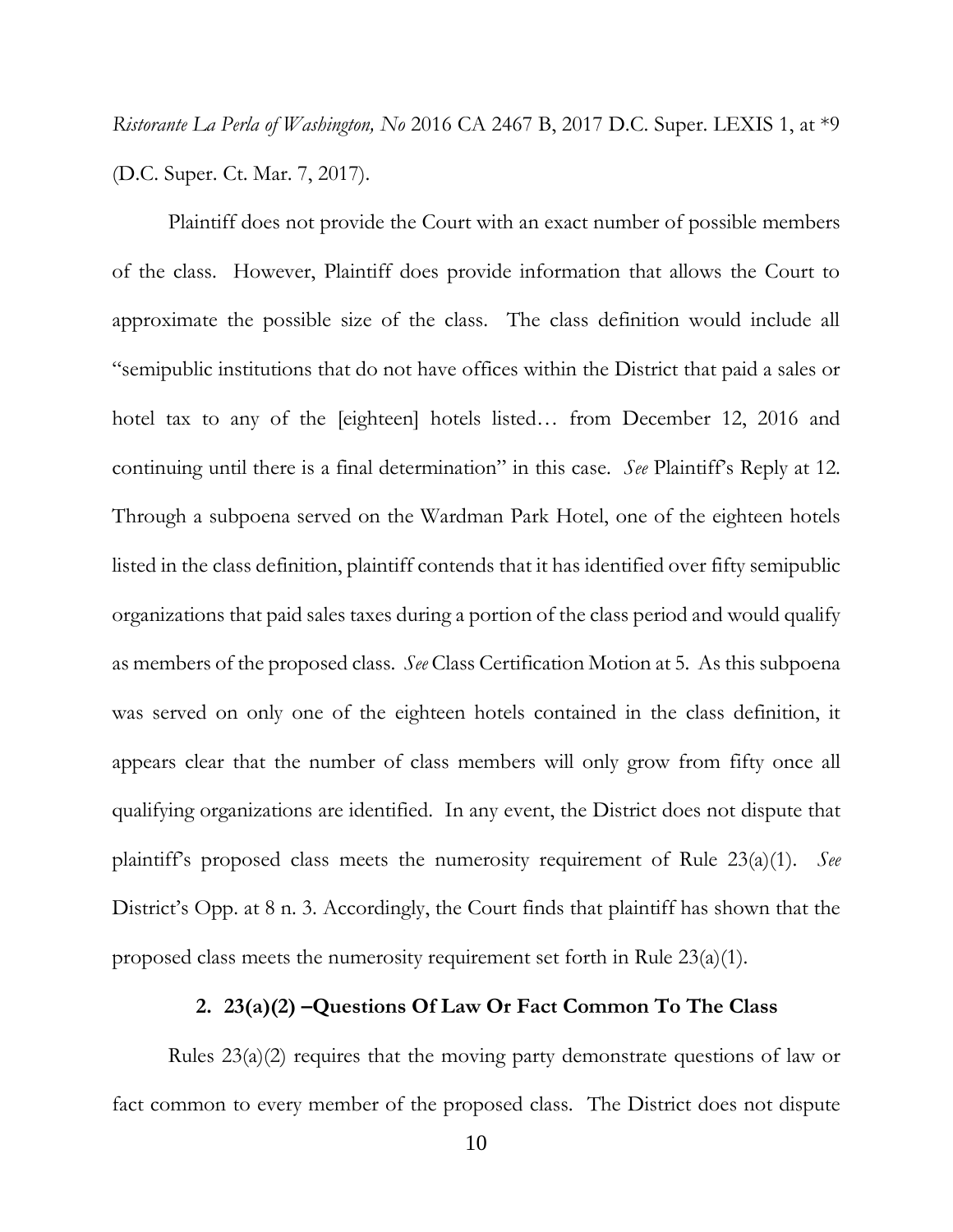that a common legal issue – the constitutionality of D.C. Code  $\frac{2005(3)(C)}{2005(3)}$  – forms the foundation of plaintiff's claim. *See* Opposition at 7. Because every single class member's claim will depend on the resolution of this legal issue, the Court readily concludes that there is a legal issue common to every member of the class. It further appears that this issue can be resolved on a class-wide basis and would not require any claimant-specific proof or legal argument. *See Ford v. Chartone*, 908 A.2d at 85-86 ("the members of a proposed class of plaintiffs raise a common question of law or fact where 'the same evidence will suffice for each member to make a *prima facie* showing' of the defendant's liability").

The District nonetheless argues that the variation in factual issues underlying whether each class member would in fact be entitled to refunds, were D.C. Code § 47- 2005(3)(C) found unconstitutional, makes the class unmanageable. *Id*. at 8 (citing *Snowder v. District of Columbia*, 949 A.2d 590, 598 (D.C. 2008)). The District is correct that the members of the class would eventually need to produce individual evidence that shows they are each entitled to a refund. The District is also correct that each class member would need to show that it met the other requirements for obtaining the sales tax exemption set forth in D.C. Code § 47-2005(3) and any applicable regulations. And each class member would also need to show that it actually paid sales taxes.

The Court agrees with plaintiff that each class member's eligibility for a refund can be readily addressed in administration of the class in the event that D.C. Code §§ 47-2005(3)(C) is found to be unconstitutional. In addition, the Court finds that the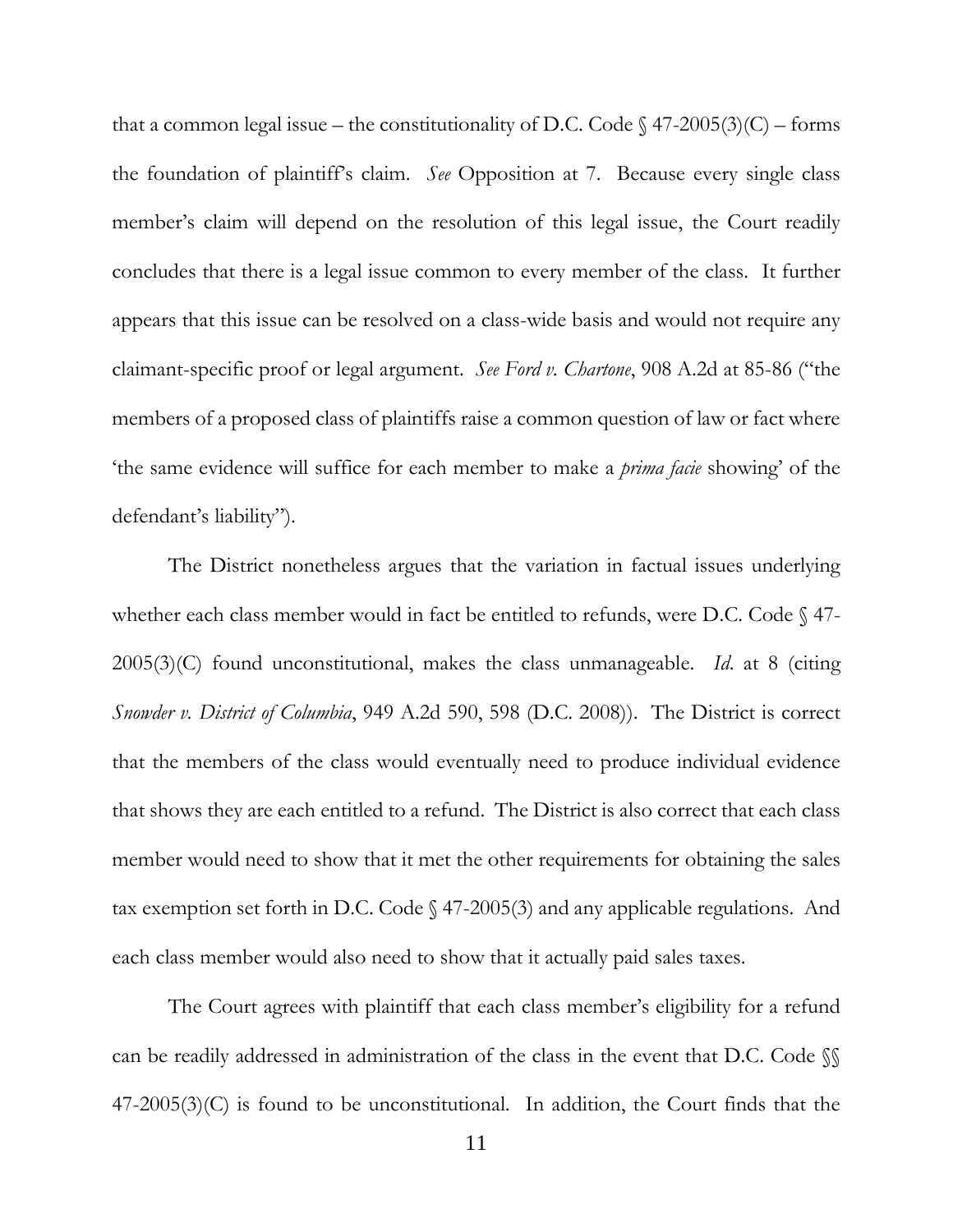issue of whether individual questions of fact predominate is more properly addressed in deciding whether the proposed class meets the requirement of Rule 23(b)(3) that the common issue of law predominates. *See Ford*, 908 A.2d at 85-86 ("factual variations among the class members will not defeat the commonality requirement, so long as a single aspect or feature of the claim is common to all proposed class members"). Accordingly, the Court finds that there is a common issue of law and that the commonality requirement of Rule 23(a)(2) is met.

## **3. Rule 23(a)(3)** – **Typicality**

The purpose of the typicality requirement is to ensure that the "claims of the representative and absent class members are sufficiently similar so that the representative's acts are also acts on behalf of, and safeguard the interests of, the class." *Ford,* 908 A.2d at 86. The District does not dispute that AAA's claim is typical of the other proposed class members' claims. Each proposed class member will have the same claim: they were improperly charged sales tax as a result of the allegedly unconstitutional statute that does not permit them to claim an exemption available to semipublic institutions located in the District. The Court readily concludes that plaintiff's claims are typical of those of the class and that the typicality requirement of Rule  $23(a)(3)$  is met.

# **4. Rule 23(a)(3) – Adequacy**

The District does not dispute that AAA and its counsel meet the requirements of 23(a)(4). The purpose of the adequacy of representation requirement is to ensure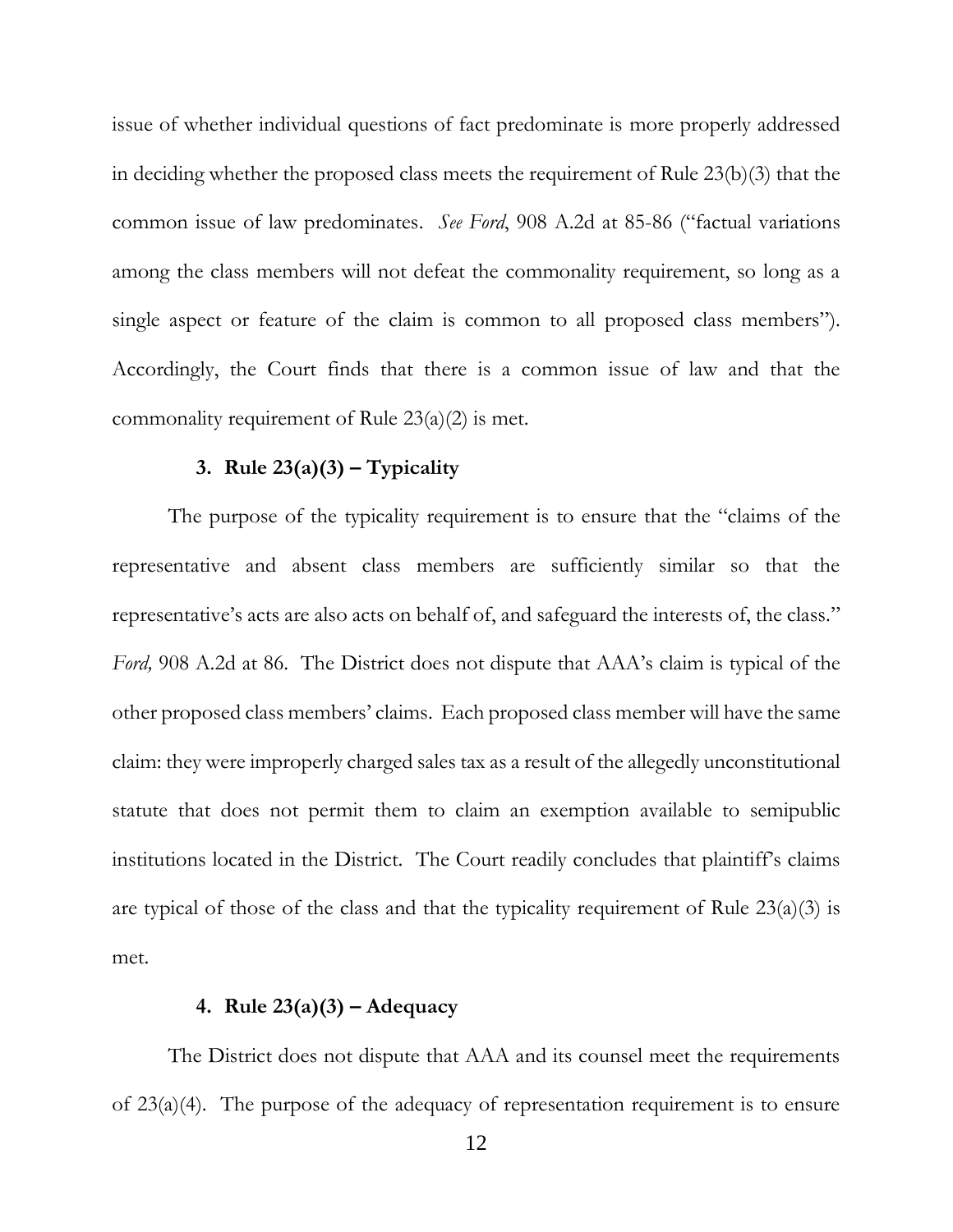that the interests of the class members are protected by and vigorously advocated for by the representative members and their counsel. The Court is confident that the plaintiff and its counsel will fully prosecute the case and protect the interests of the class. Additionally, the Court finds that plaintiff's counsel is highly experienced in class actions and is qualified to pursue this class action. Accordingly, the Court finds that  $23(a)(4)$  is satisfied.

# **B. The Proposed Class Action Meets the Requirements of Rule 23(b)(3)**

Plaintiff seeks certification under Rule 23(b)(3). A class that meets the requirements of Rule 23(a) may be certified only if the court finds that "questions of law or fact common to class members predominate over any questions affecting only individual members, and that a class action is superior to other available methods for fairly and efficiently adjudicating the controversy." Rule 23(b)(3).

#### **1. Common Issues Predominate.**

"Predominance tends to be established 'when there exists generalized evidence which proves or disproves an element on a simultaneous, class-wide basis, since such proof obviates the need to examine each class member's individual position.'" *Ford*, 908 A.2d at 88. On the other hand, "if the main issues in a case require the separate adjudication of each class member's individual claim or defense, a Rule 23 (b)(3) action would be inappropriate." *Id*., citing WRIGHT, MILLER & KANE, § 1778 at p. 134. The District argues that the "individualized nature of each putative class member's tax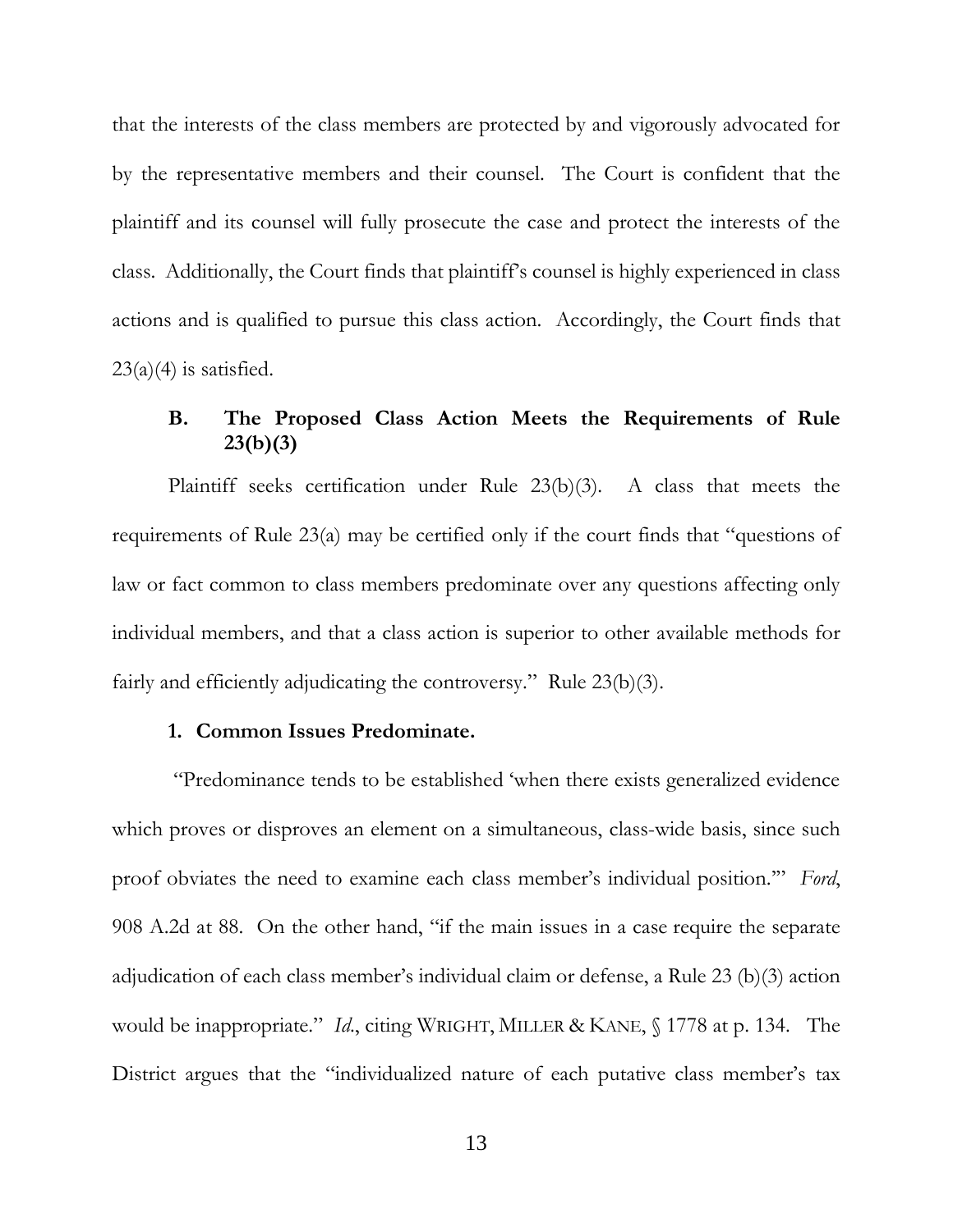refund claim makes this action inappropriate for class certification." Opposition at 10. The District argues that resolution of each class member's claim would require a determination that each class member met the other requirements set forth in D.C. Code  $\Diamond$  47-2005(3) and the related Municipal Regulations, with the result that individual claims would predominate.

Every single class members' claim will depend on a determination that the provision of a sales tax exemption to semipublic organizations "located in the District," but not to semipublic entities not "located in the District" violates the Commerce Clause. The District does not argue that determination of **this** issue requires individual proof specific to each class member. Instead, the District argues that each individual class member's entitlement to a refund will require "a factual determination that would be overly cumbersome to administer, at lease without prior administrative rulings from OTR applying the agency's expertise as to a putative class member's satisfaction of the other statutory requirements." Opposition at 11. As noted above, it is true that each class member will need to prove its entitlement to a refund. But that is true in every class action, and a claims-handling process can be established in the event the Court finds that the District's statute is unconstitutional.

The predominant issue in this case is the constitutionality of D.C. Code  $\S$  47- $2005(3)(C)$ . If the statute is found constitutional, no class member will be entitled to a refund. Put another way, it is impossible for any class members to obtain a refund without first litigating the common legal issue: the constitutionality of D.C. Code  $\S$  47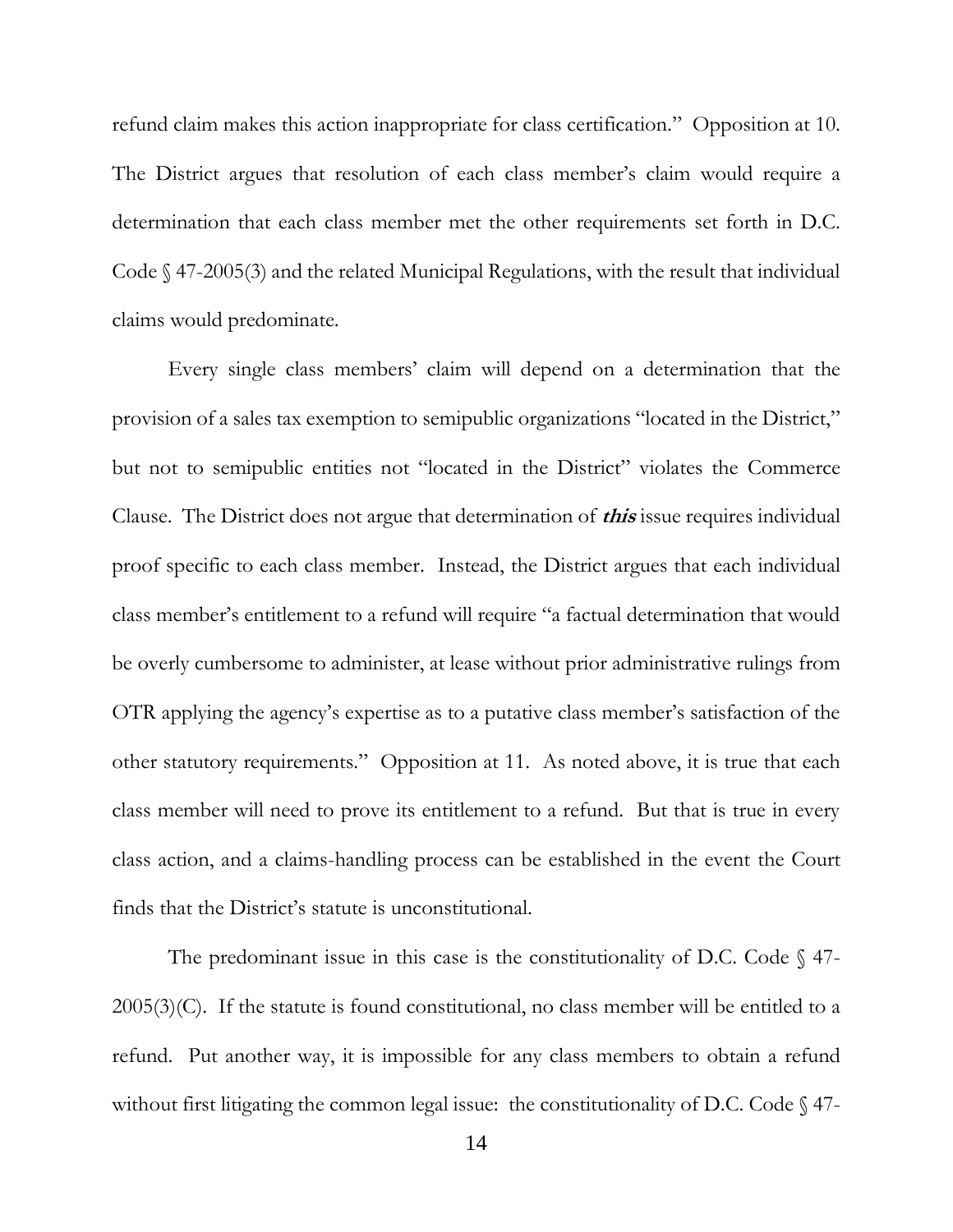$2005(3)(C)$ . Accordingly, the Court finds that common issues predominate over any individual questions.

## **2. A Class Action Is Superior To Any Other Method Of Resolution.**

The District argues that a class action is not a superior method of resolving these claims because every class member has the available administrative remedy of filing a claim for a refund with OTR. Citing *District of Columbia v. Craig*, 930 A.2d 946, 961-63 (D.C. 2007), *cert. denied*, 554 U.S. 905 (2008), the District argues that administrative appeal to OTR is an adequate remedy for a putative class action alleging a constitutional violation. In light of this available remedy, the District argues that the Court should decide the constitutionality of D.C. Code  $\S$  47-2005(3)(C) only as it relates to plaintiff's individual claim for a refund and that OTR can apply the Court's ruling to future requests for refunds or requests for exemptions. The District suggests that a ruling that the statute is unconstitutional in this individual case would "constrain" the District from denying other "out-of-state" semipublic organizations' requests for refunds. Opposition at 13. The Court understands the District to be suggesting that a ruling in this case adverse to the District might act as collateral estoppel against the District in future requests for refunds. For this reason, the District also argues that the Court should defer ruling on class certification until after it addresses the merits of plaintiff's individual claim.

The District's argument persuades the Court that a class action is superior to any other method of resolution. If the Court decides that D.C. Code  $\binom{47-2005(3)}{C}$  is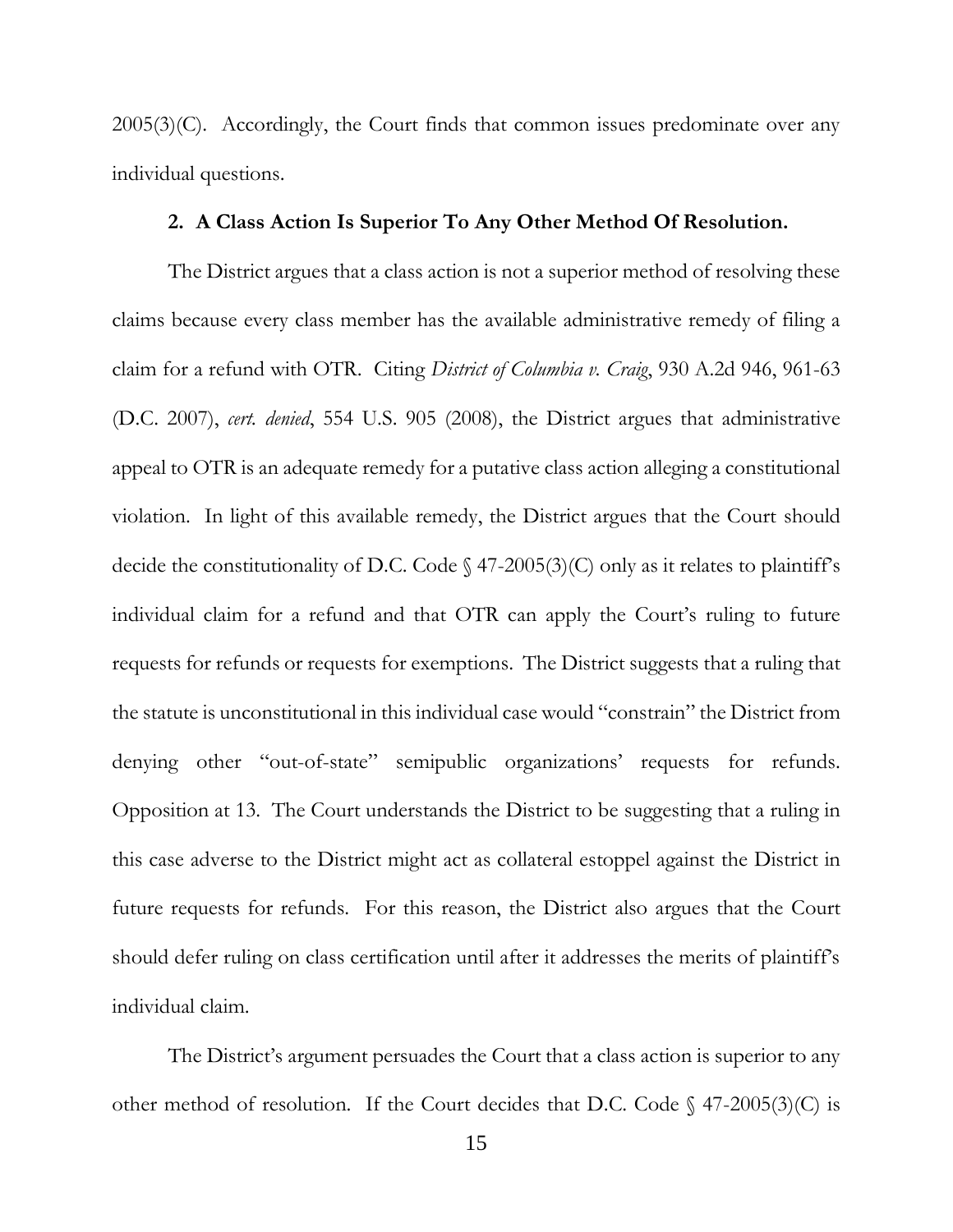unconstitutional without certifying a class, the ruling might bind the District in further cases. But future refund claimants would still need to litigate whether the ruling is binding on the District. Conversely, if the Court rules that D.C. Code  $\{\frac{47-2005(3)}{C}\}$ is not unconstitutional without certifying a class, that ruling is would not be binding on any future refund claimants, who would be free to relitigate the issue. Either way, a ruling on the constitutionality of D.C. Code  $\frac{47-2005}{3}$  (C) without class certification would permit relitigation of this issue.

In contrast, a ruling after a class is certified that D.C. Code  $\S$  47-2005(3)(C) is unconstitutional would (if upheld on appeal) end litigation over the matter for all time and for all similarly situated parties. As noted above, deciding the constitutionality of D.C. Code  $\S$  47-2005(3)(C) should not require any litigation of issues specific to any individual class member, which means that it should require no more resources or effort to decide the issue in the context of a class action than in the context of a single-plaintiff claim. In the same vein, a class action can be superior to individual actions where "the typical claims of class members are far too small for individual class members to maintain individual actions." *Wells v. Allstate Ins. Co.,* 210 F.R.D. 1, 12 (D.D.C. 2002). In this case, individual refunds might be insufficient to induce claimants to seek refunds in individual actions, further persuading the Court that a class action is superior. Thus, individual class members are unlikely to have an interest in controlling the prosecution of individual actions. *See* Rule 23(b)(3)(A).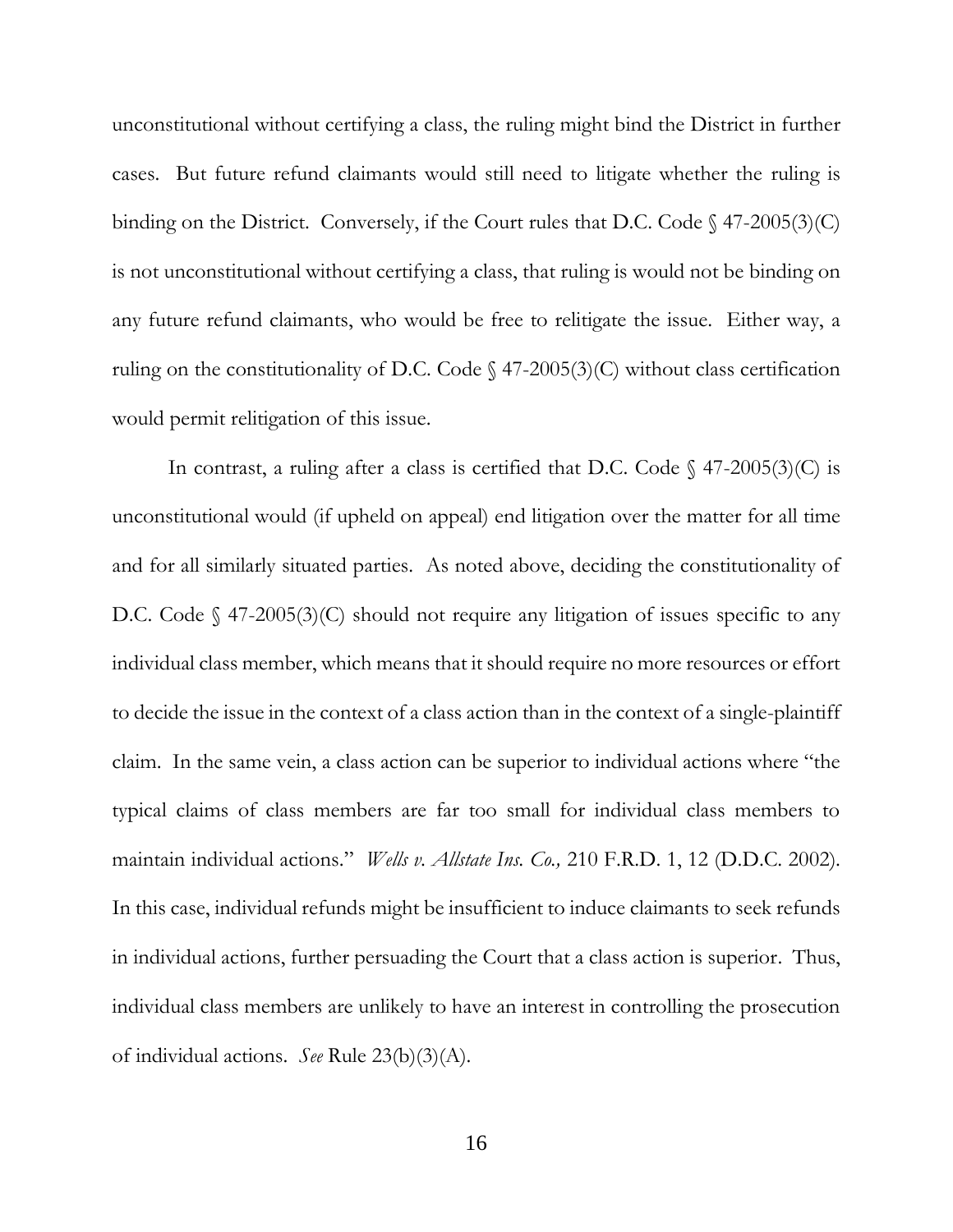It does not appear that there is any other litigation concerning the District's sales tax exemption. This factor suggests that a class action is a superior means of resolving the parties' dispute. *See* Rule 23(b)(3)(B). In addition, the District of Columbia Superior Court is the only forum in which plaintiff and the class can bring tax refund claims. As a result, there is no occasion to consider the "desirability or undesirability of concentrating the litigation of the claims in the particular forum," *see* Rule 23(b)(C), because there is no other available forum.

Finally, the predominating issue in this case is a facial challenge to the constitutionality of D.C. Code  $\S$  47-2005(3)(C). Resolution of that issue will require no complex case management. If that issue is decided adversely to the District, procedures are already in place that would permit OTR or some other entity to process the class members' refund claims. Likewise, if that issue is decided in the District's favor, the case will be over and there will be no case management issues to address. These factors also indicate that a class action is a superior method of addressing the member's claims. *See* Rule 23(b)(D).

#### **3. Ascertainable**

Rule 23 does not contain an explicit requirement that the proposed class be ascertainable. However, "such a requirement has been 'routinely required' in order to 'help the trial court manage the class.'" *Meijer, Inc. v. Warner* 246 F.R.D. 293, at 300 (D.D.C. 2007). The District argues that the class is not ascertainable because the definition may include organizations who are not eligible for a refund under D.C. Code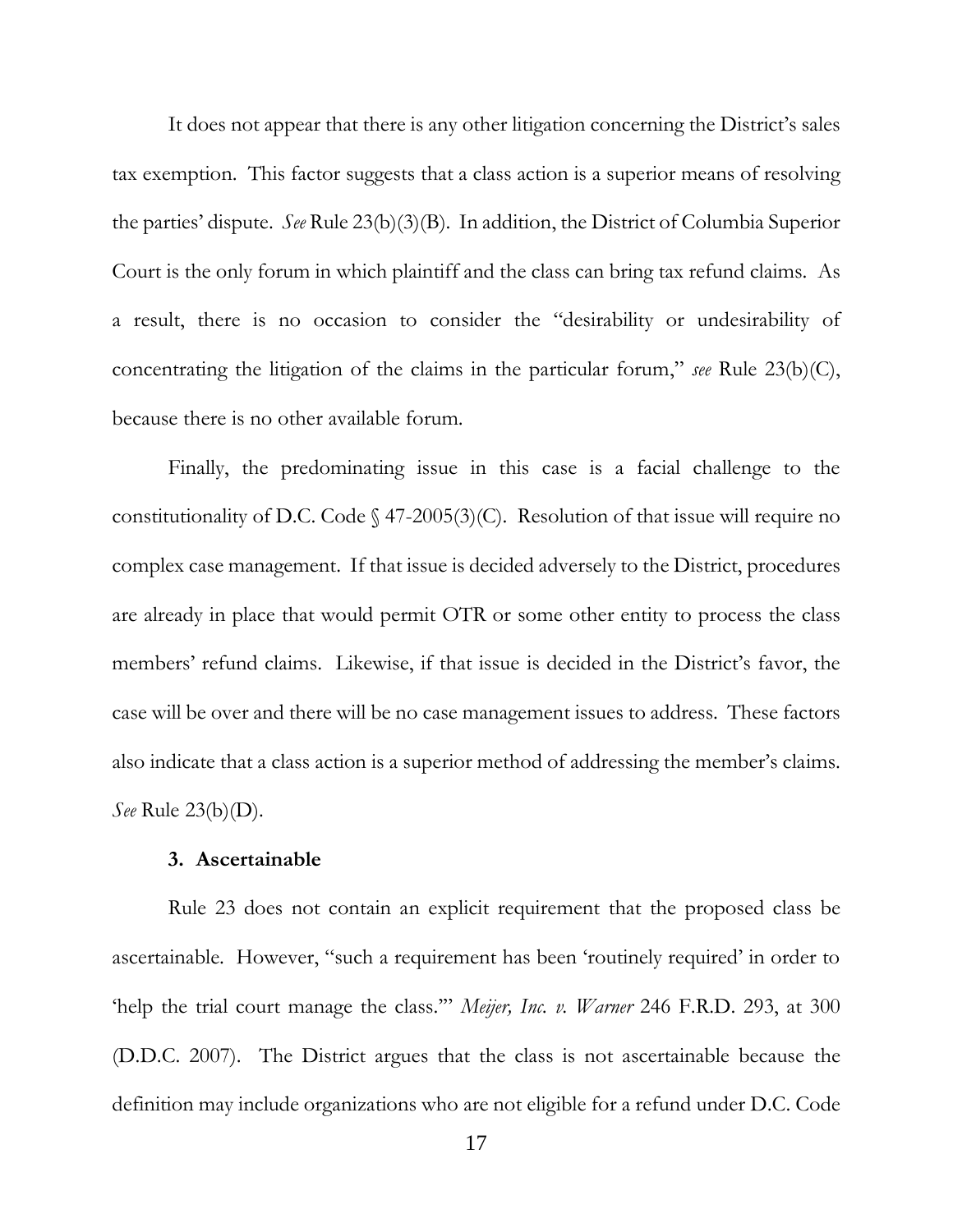§ 47-2005(3)(C). Opposition at 14. The Court finds that the proposed class definition is clearly defined in a way that will allow eligible organizations to obtain notice of this action and, if the action is successful, apply for refunds. The Court also finds that claims processes either already exist at OTR or can be developed that will readily exclude organizations that are ineligible for refunds.

### **CONCLUSION**

Based on the foregoing, it is, this 30th day of April, 2021, hereby

**ORDERED**, that the Plaintiff's Motion for Class Certification under Rule 23(b)(3) is **GRANTED**; and it is

**FURTHER ORDERED**, that Plaintiff American Anthropological Association

is appointed as Class Representative; and it is

**FURTHER OREDERED**, that pursuant to Rule 23(g), Plaintiff's Counsel are

appointed as Class Counsel; and it is

**FURTHER ORDERED**, that the following class is certified pursuant to Rule

 $23(b)(3)$ : A class consisting of:

All semipublic institutions that do not have offices within the District that paid a sales or hotel tax to any of the hotels listed below in connection with any meetings held at any such hotels for the purpose for which the institution was organized or for honoring the institution or its members from December 12, 2016, and continuing until there is a final determination that the requirement under D.C. Code  $\S$  47-2005(3)(C) that a semipublic institution must reside in the District in order to obtain an exemption from sales and hotel taxes violates the Commerce Clause of the United States Constitution (the "Class Period"):

The Washington Hilton, the Marriott Marquis, the Renaissance Washington, the Omni Shoreham Hotel, the Grand Hyatt Hotel, the Mayflower Hotel, the Hyatt